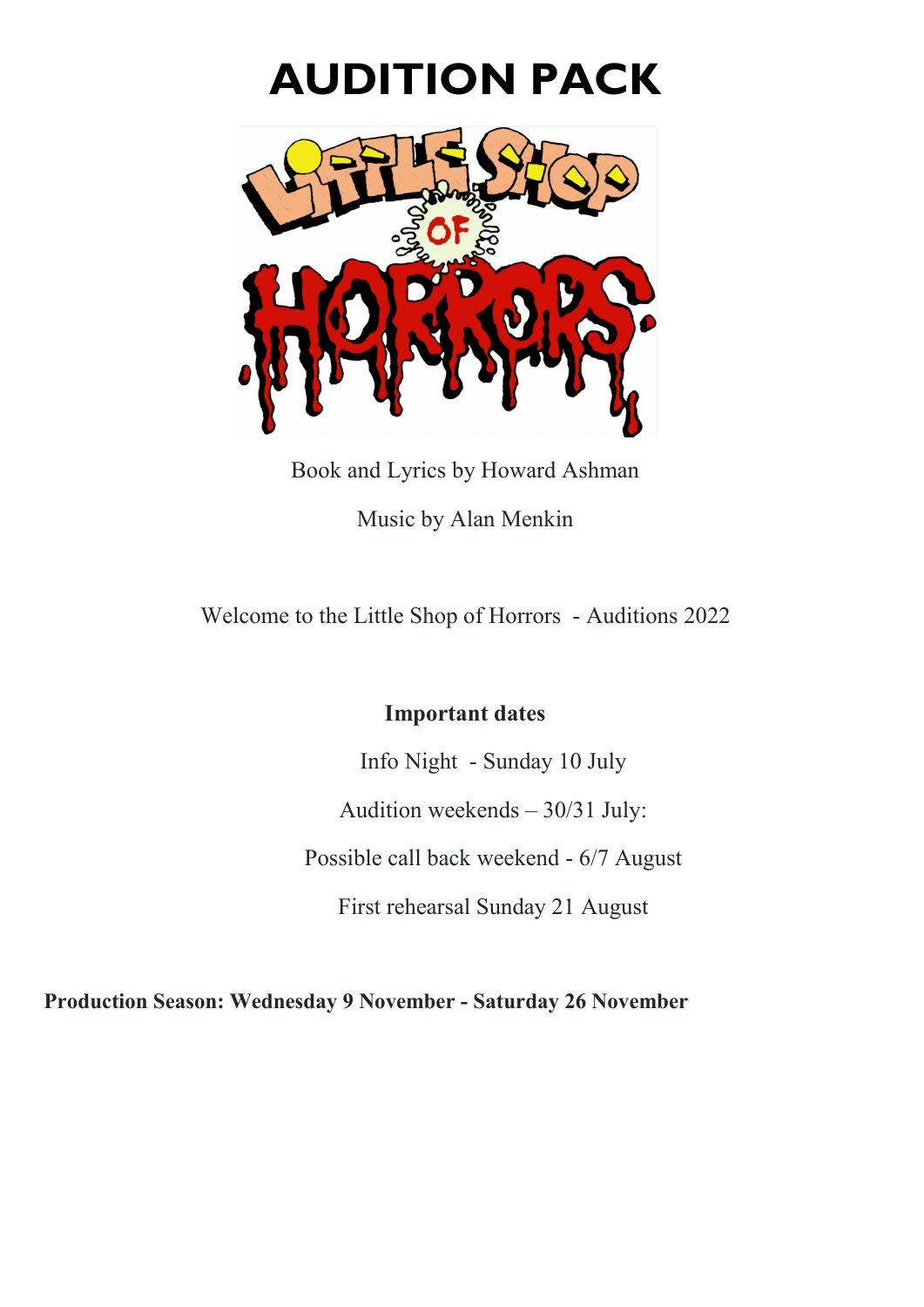# **REHEARSALS**

Before committing to the show, it is important you check your availability for all rehearsals and production dates. You must let us know any dates you cannot attend.

Rehearsals will be at Niblick Hall in Titahi Bay, beginning Sunday 21 August. The general rehearsal schedule is 7:00 to 9:30 pm Tuesdays and Thursdays, and 1:00 to 5:00 pm Sundays.

Cast members will be called only when they are needed. (Note: Some Thursday rehearsals may be changed to Wednesdays or at a different location, due to venue availability.)

Additional rehearsals, including full weekend days, will be called through Production Week (1 - 9 November) - we will give plenty of notice of actual times.

# **PERFORMANCES**

The season is 14 performances at Niblick Hall in Titahi bay with the potential for additional matinee on Saturdays if demand and resources allow.

| <b>Date</b> | Day       | <b>Shows</b> |         |
|-------------|-----------|--------------|---------|
| 9-Nov       | Wednesday | 1 Gala       | 7:30 pm |
| 10-Nov      | Thursday  | 1            | 7:30 pm |
| 11-Nov      | Friday    | $\mathbf{1}$ | 7:30 pm |
| 12-Nov      | Saturday  | $\mathbf{1}$ | 7:30 pm |
| 13-Nov      | Sunday    | 1            | 4:00 pm |
| 14-Nov      | Monday    | Rest         |         |
| 15-Nov      | Tuesday   | Rest         |         |
| 16-Nov      | Wednesday | $\mathbf{1}$ | 7:30 pm |
| 17-Nov      | Thursday  | $\mathbf{1}$ | 7:30 pm |
| 18-Nov      | Friday    | $\mathbf{1}$ | 7:30 pm |
| 19-Nov      | Saturday  | $\mathbf{1}$ | 7:30 pm |
| 20-Nov      | Sunday    | 1            | 4:00 pm |
| 21-Nov      | Monday    | Rest         |         |
| 22-Nov      | Tuesday   | Rest         |         |
| 23-Nov      | Wednesday | $\mathbf{1}$ | 7:30 pm |
| 24-Nov      | Thursday  | $\mathbf{1}$ | 7:30 pm |
| 25-Nov      | Friday    | $\mathbf{1}$ | 7:30 pm |
| 26-Nov      | Saturday  | $\mathbf{1}$ | 7:30 pm |
| 27-Nov      | Sunday    | Packout      |         |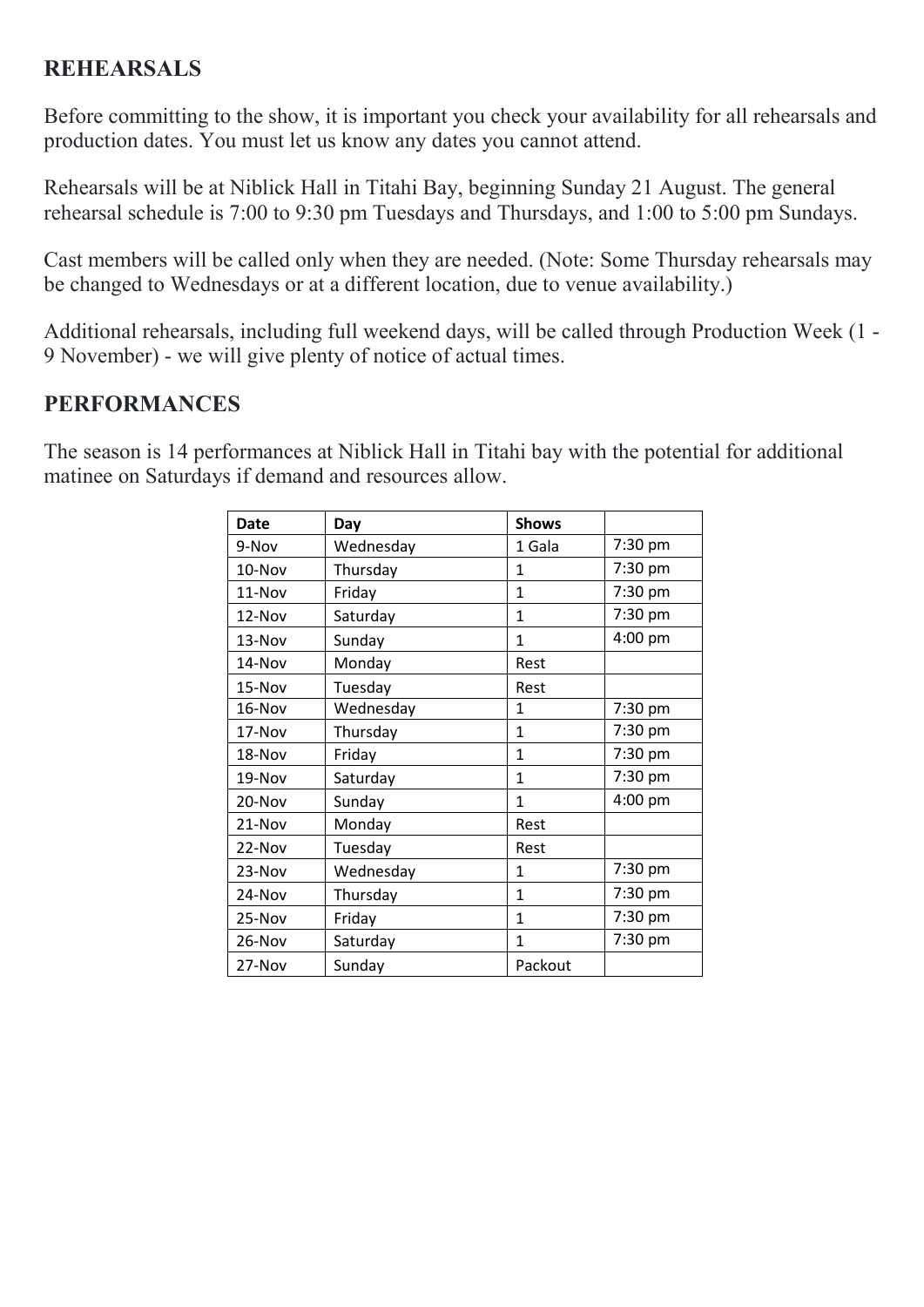# **AUDITION INFORMATION**

- $\Box$  You will need to:
	- Email [LittleShopPorirua@gmail.com](mailto:LittleShopPorirua@gmail.com) for an audition time.
	- Fill out the form at the end of this pack and bring along to your audition
	- Arrive 15 minutes prior to your scheduled time
	- Prepare 20 bars of any music (an up-tempo song or a ballad) that showcases both your vocals and ability to present the message of the song
	- Learn a sample of dialogue relevant to the role you are auditioning for. If you wish to be considered for several roles - prepare your favourite. You do not need to learn multiple texts.
- $\Box$  A speaker with 3.5mm AUX input is available for those providing their own backing track. Any recordings must be instrumental only.
- $\Box$  Your music does not need to be from the musical, however if auditioning for a principal or specific supporting role we encourage you to sing in the style of your character.
- $\Box$  Please advise if a pianist is required for your audition as this will affect your audition time.
- $\Box$  All auditionees will also be required to present a small excerpt from the script. Learn your piece well and be prepared to deliver it in different ways as directed.
- $\Box$  A 30 min dance/movement audition will be held in a block time you will be advised when this will be depending on your audition time.
- $\Box$  PLT auditions are always hotly contested you may be asked to come back later for a call back audition.
- $\Box$  Please wear comfortable warm clothing, bring a drink and don't forget to warm up your voice and your limbs before the audition.
- $\Box$  You must check your availability for all rehearsals and performances.

# **AUDITION LOCATION**

[Niblick Hall,](https://www.google.com/maps/place/Niblick+Hall/@-41.1081602,174.8369837,15z/data=!4m5!3m4!1s0x0:0x763852780f6eea28!8m2!3d-41.1081761!4d174.8369962) Niblick Lane, Titahi Bay, Porirua

We want you to audition well. Our advice is to prepare well, be on time and give it your best shot. Theatre is all about having fun, so show us what you can do with a positive attitude and a fantastic smile.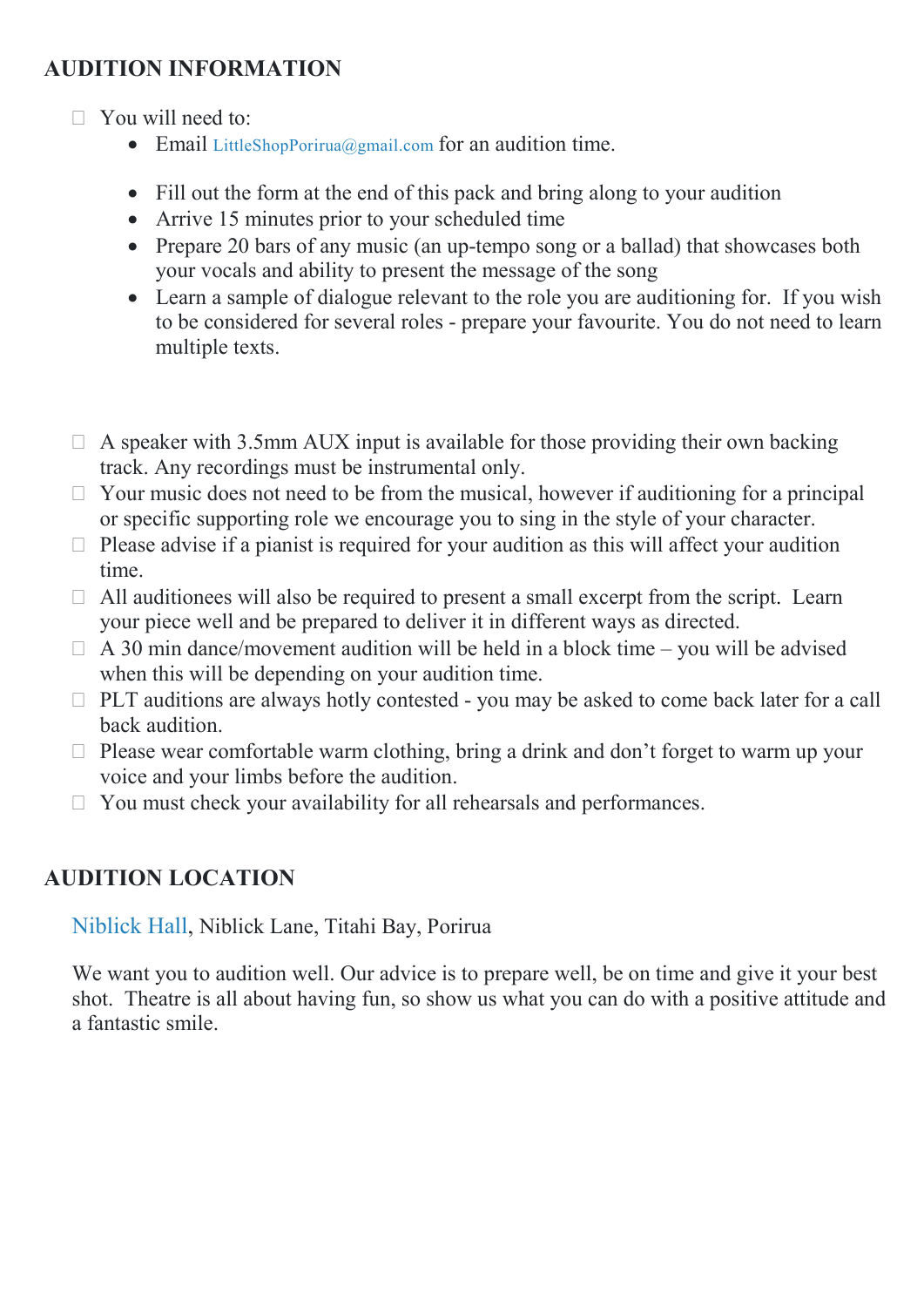# **CHARACTERS**

The success of this show is reliant on how all the cast work together to create a theatrical experience for the audience.

Typically, this production is written for 4 male and 4 female performers plus puppeteers, however we will embrace a diverse talented cast and pick whomever we feel is right for the role based on the potential we see at your audition. You may be asked to audition for a character you had not previously considered. Please go with the flow and be prepared to try something new!

In these Covid time we are more than ever mindful of how illness can create issues when delivering a production to stage. We will be looking at ways of rotating or understudying roles to help support the cast and production.

# **ROLES**

### **Seymour Krelborn:**

An employee and back room exotic plant hobbyist at Mushnik's Flower Shop, Seymour Krelborn is the improbable hero of our story. Nebbish-like and insecure, Seymour is naive and feels much put-upon. In spite of these flaws, Seymour is still sweet and well-meaning and dreams of escaping from the drudgery of Skid row but lacks self-confidence. Seymour is the owner of the carnivorous plant, Audrey II.

Vocal Range: Mezzo/Soprano, (A2 – G4)

# **Audrey:**

The secret love of Seymour's life, Audrey works with Seymour at the flower shop. Lacking in education and self-esteem, Audrey suffers from feelings of hopelessness about her situation, including her abusive relationship with boyfriend, Orin Scrivello.

A complex character - often confused by how life is turning out. Seymour names the plant after Audrey. As Audrey's love for Seymour increases, so does Audrey's own self-belief.

Vocal Range: Mezzo/Soprano (G#3 - D5)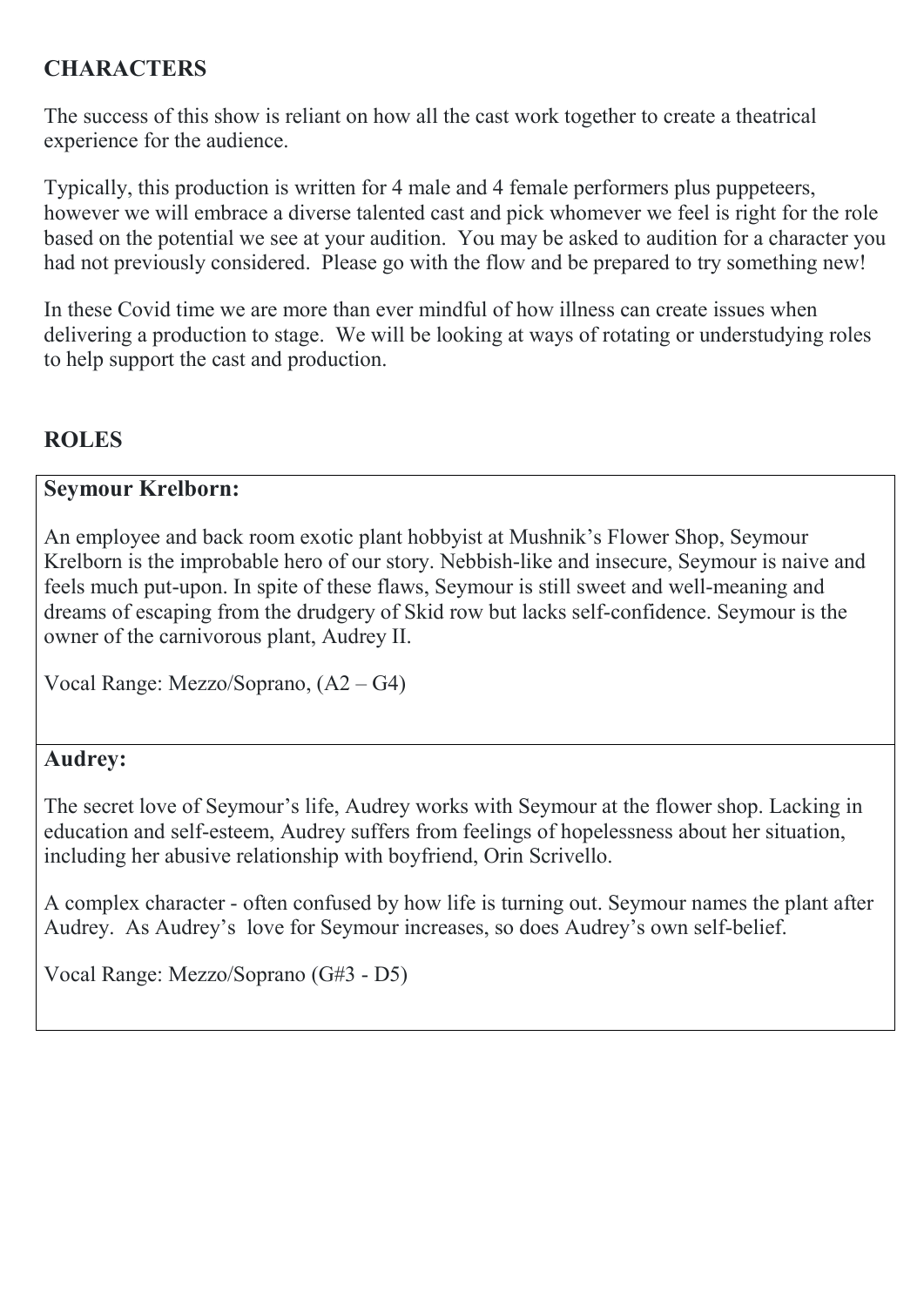# **Mushnik:**

Owner of Mushnik's Flower Shop, a failing business on Skid Row, Mushnik is given to cursing in Yiddish. He seldom smiles and often yells and as the plant begins to grow, so does the success of the plant shop business. At some point Mushnik knows it's too good to be true.

The Actor playing this role may also play other characters and assist with puppeteering as Audrey grows.

```
Vocal Range: Baritone (F4 – G2)
```
# **Orin Scrivello:**

Audrey's dentist boyfriend, Orin Scrivello, is a motorcycle-riding black leather jacket-wearing tough-guy. Tall, handsome, and sadistic.

Orin grew up to be a minor success by applying sadistic tendencies well learned as a youth on skid row but a fondness for nitrous oxide proves to be his undoing.

The Actor playing this role may also play other characters and assist with puppeteering as Audrey grows.

Vocal Range: Tenor-Baritone (key options but scored for  $G2 - G4$ )

# **Audrey II:**

The plant, named Audrey II, Is played by a vocalist and a puppeteer combining to create a wisecracking anthropomorphic cross between a Venus flytrap and an avocado with teeth.

Audrey II's origins are mysterious, and its true intentions are kept hidden in the foliage. Audrey knows how to work the room and plays on Seymour's need for friendship.

Vocal Range: This is typically played as Baritone/Bass (G2-G4) with a funky Rhythm and Blues however we are interested in hearing other options for this character voice.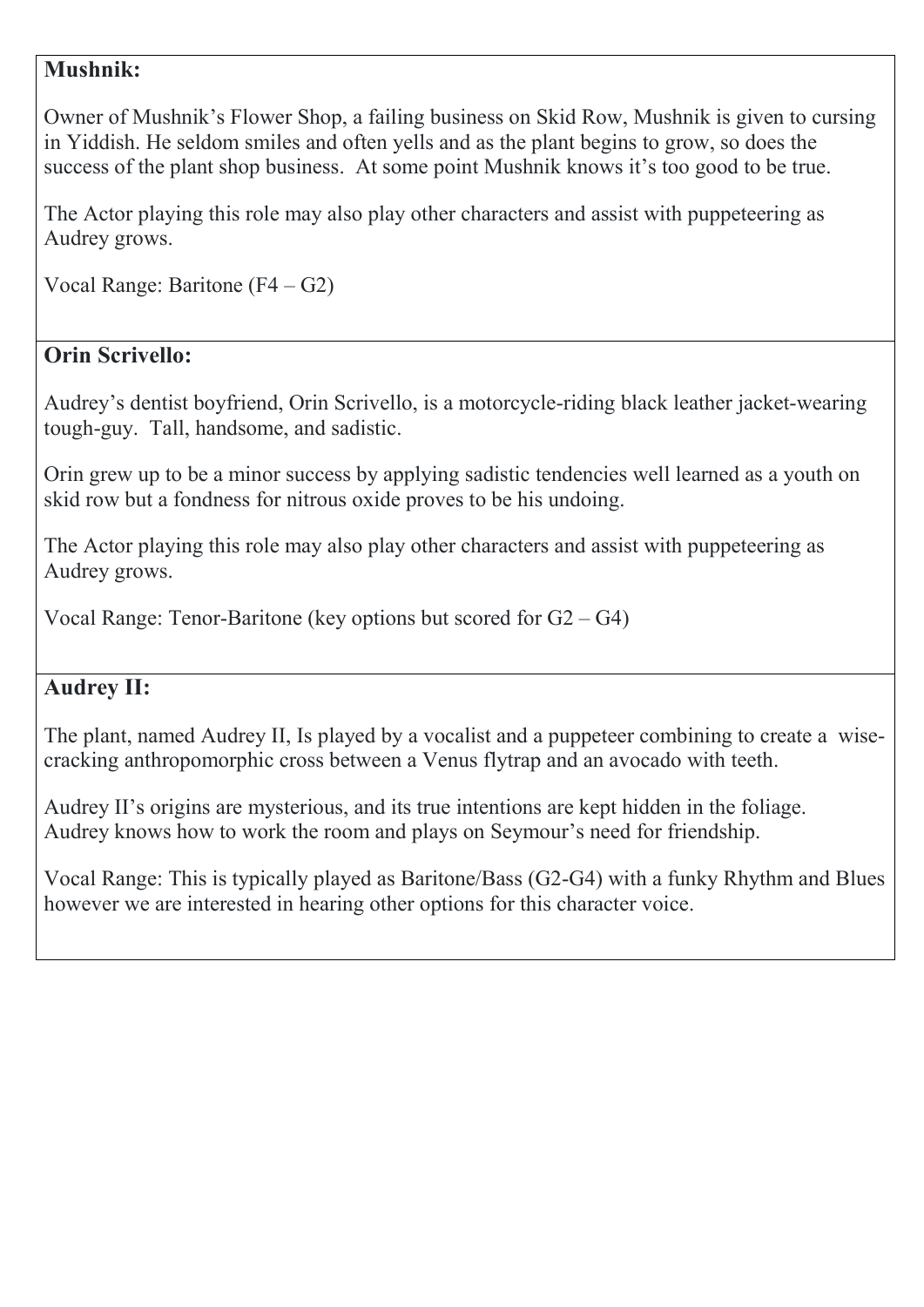# **Crystal, Ronette, and Chiffon:**

These 3 "hip", street smart "doo-wop" singers are our "Greek chorus" who lead the audience through the story and seem to know more than they are letting on. They sing close harmonies, move as one and have amazing vocals!

The trio may also play other characters on skid row as opportunities arise.

Vocal Range: Mezzo/Soprano (Ab3 - F5) though singers will be placed in the part best suited to their range)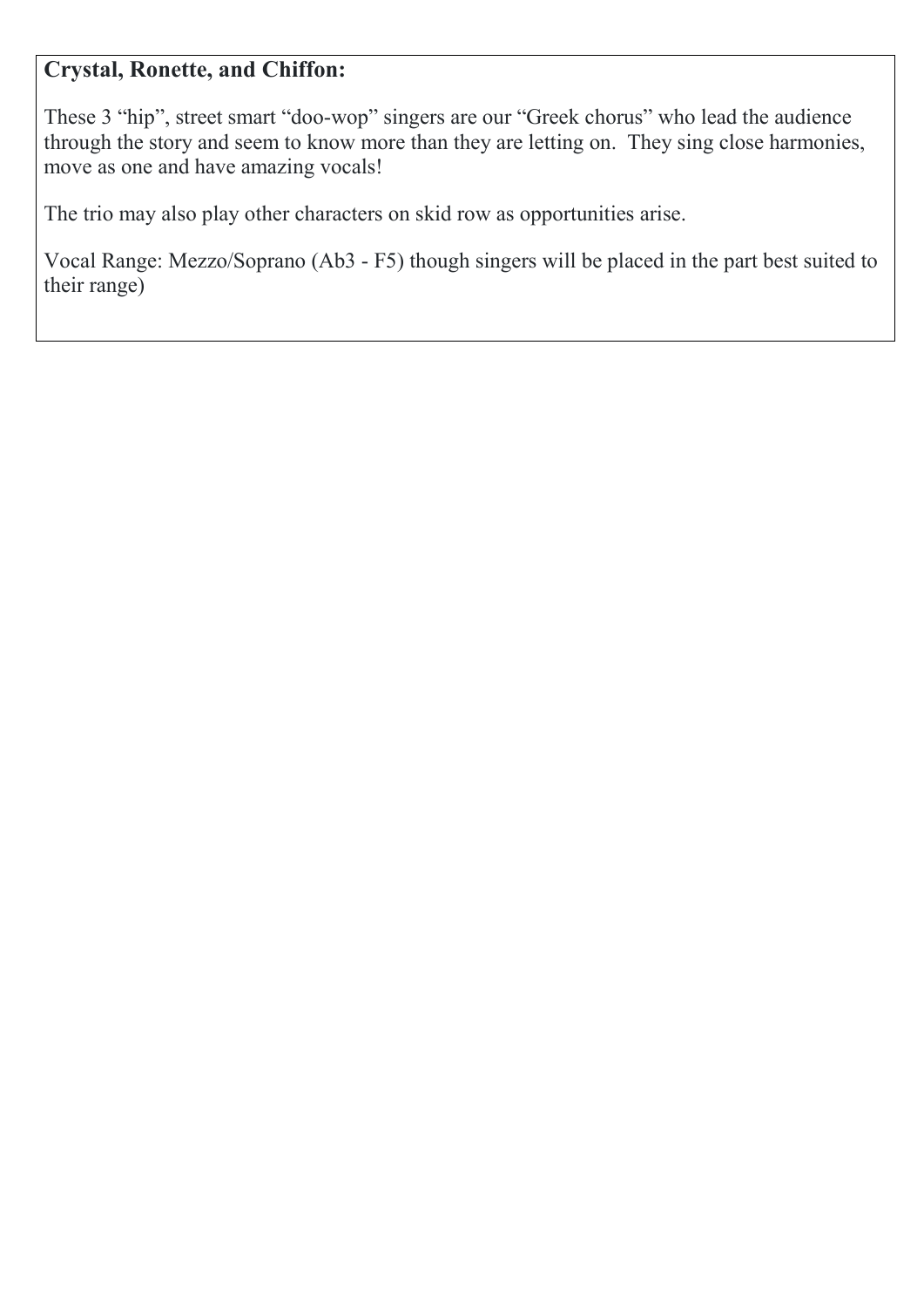# **Audition Sample texts**

#### **Audrey** :

Oh no. It's just a daydream of mine. A little development I dream of. Just off the interstate. Not fancy like Levitown. Just a little street in a little suburb, far far from Urban Skid Row, The sweetest, greenest place -- where everybody has the same little lawn out front and the same little flagstone patio out back. And all the houses are so neat and pretty…'cause they all look just alike. Oh, I dream about it all the time. Just me. And the toaster, and a sweet little guy. Like Seymour

#### **Seymour**:

Who cares if I've been a little on the anaemic side these past few weeks? So what if I've had a few dizzy spells, a little light-headedness. It's been worth it, old pal. Well, Twoey. I'm a little hungry, I'm gonna run down to Shmedrik's and get a bit to eat. I'll see you in the...Oh, boy, here we go again. Look, I haven't got much left. Just give me a few more days to heal, okay? Then we'll start again on the left hand and…

#### **Orin**:

Stupid woman! Christ what a figgin' scatterbrain! Now get in there and pick up the sweater, you dizzy cow! C'mon, move it, ya little slut. How do ya like that stupid dame? Forgets her friggin' sweater. Christ, if your stupid head weren't screwed on!

#### **Mushnik**:

Little red dots. All over the floor. I had a pretty strange afternoon, son. After my lawyer's appointment, I was called to the police station. Yes. It seems they made a routine investigation into the disappearance of this motorcycle dentist. And when they did -- It seems they found a Mushnik's Skid Row Florists bag . . . in….his….office! I asked myself, Seymour. And then I began to think about certain things I've noticed around here, lately. Little red dots all over the linoleum! Hard to keep things clean around here, isn't it? Especially when they only remove our garbage once a month!

#### **Crystal, Ronette, or Chiffon:**

You was great, Seymour! You sounded sexier than the Wolfman! You're an overnight sensation, Seymour. Who'da believe it?. . .Well, look who's here. You missed it, Don't tell me you got tied up. Girl, I don't know who this mess is you hangin' out with, but he is hazardous to your health. So dump the chump, get another guy, and let him protect you.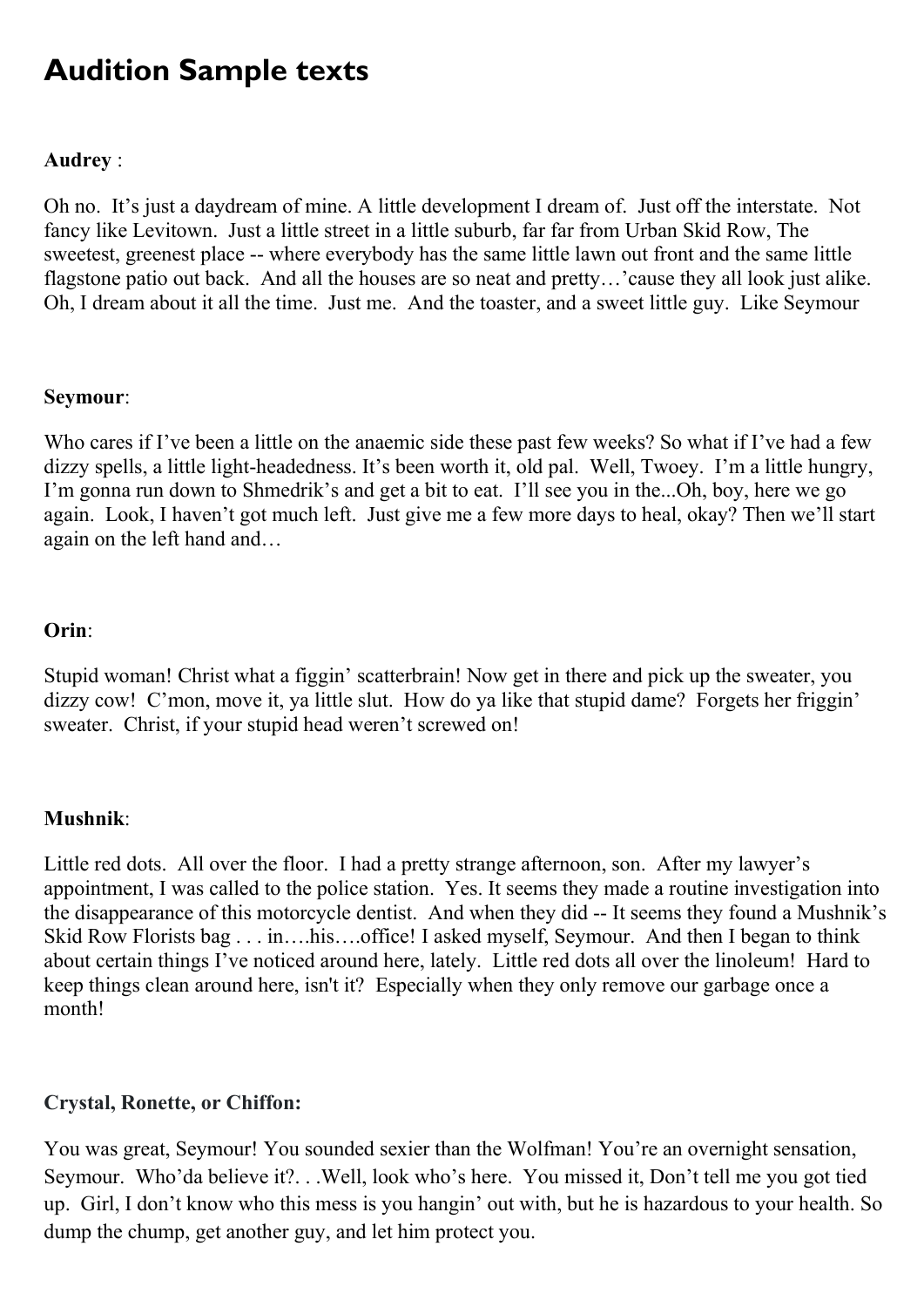## **The plant**: (Vocal auditionee)

Feed me! Feed Me! Feed me, Krelborn! Feed me now! I'm starving! Must be blood! Must be fresh! I'll make it worth your while. You think this is all coincidence, baby? The sudden success around here? Your adoption papers? . . .Does this look inanimate to you , punk? If I can talk and I can move, who's to say I can't do anything I want? You didn't have nothin' til you met me. C'mon, kid, what'll it be? Money? Girls? One particular girl? How 'bout that Audrey? Think it over! There must be someone you could eighty-six real quiet-like and git me some lunch!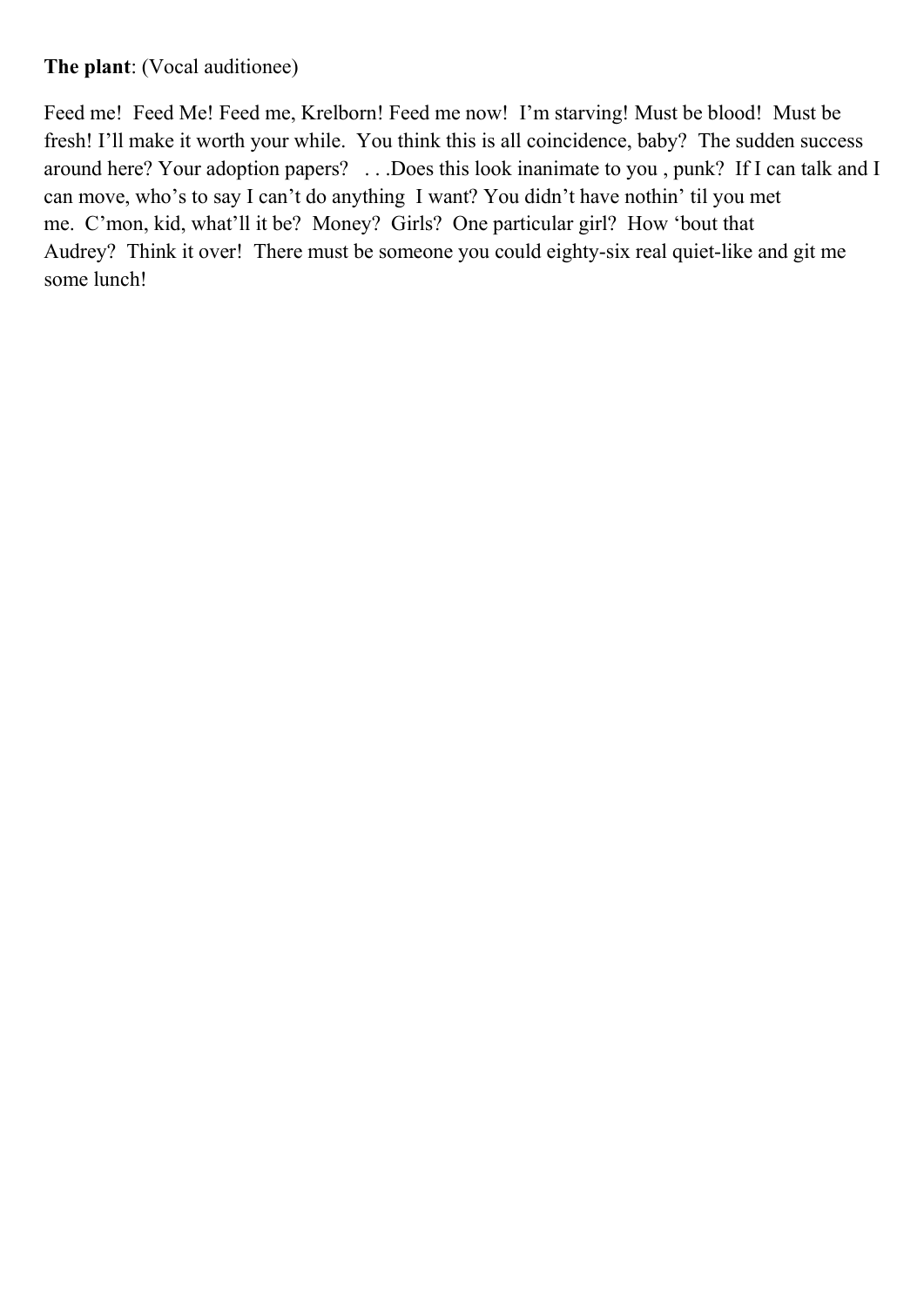# **AUDITION FORM**

Please complete and email or hand in at the audition, along with your resume if you have one. A photo will be taken at the audition. *Please print neatly.* 

| Audition Date: _______________            |                              |
|-------------------------------------------|------------------------------|
|                                           |                              |
|                                           |                              |
| <b>Contact Phone:</b> The Contact Phone:  | <b>Contact Mobile:</b>       |
| <b>Contact Email:</b> The Contract Email: | Date Of Birth: New York 1986 |

#### **ROLES**

What role(s) are you auditioning for?

| Seymour | Mushnik | Orin    | Audrey II |
|---------|---------|---------|-----------|
|         |         |         |           |
|         |         |         |           |
|         |         |         |           |
|         |         |         |           |
|         |         |         |           |
| Audrey  | Crystal | Ronette | Chiffon   |
|         |         |         |           |
|         |         |         |           |
|         |         |         |           |
|         |         |         |           |
|         |         |         |           |

#### **Would you accept a different role (circle)?** Yes / No

#### **EXPERIENCE**

(please list relevant details – you may use back of paper or attach CV)

| YEAR SHOW | <b>ROLE</b> | <b>THEATRE</b> |
|-----------|-------------|----------------|
|           |             |                |
|           |             |                |
|           |             |                |
|           |             |                |
|           |             |                |

#### **Please briefly outline what experience you have singing harmonies**

If you are not cast, are you interested in working on any of the following?

Costumes: Props: Crew: Lights: Sound: Set: Publicity